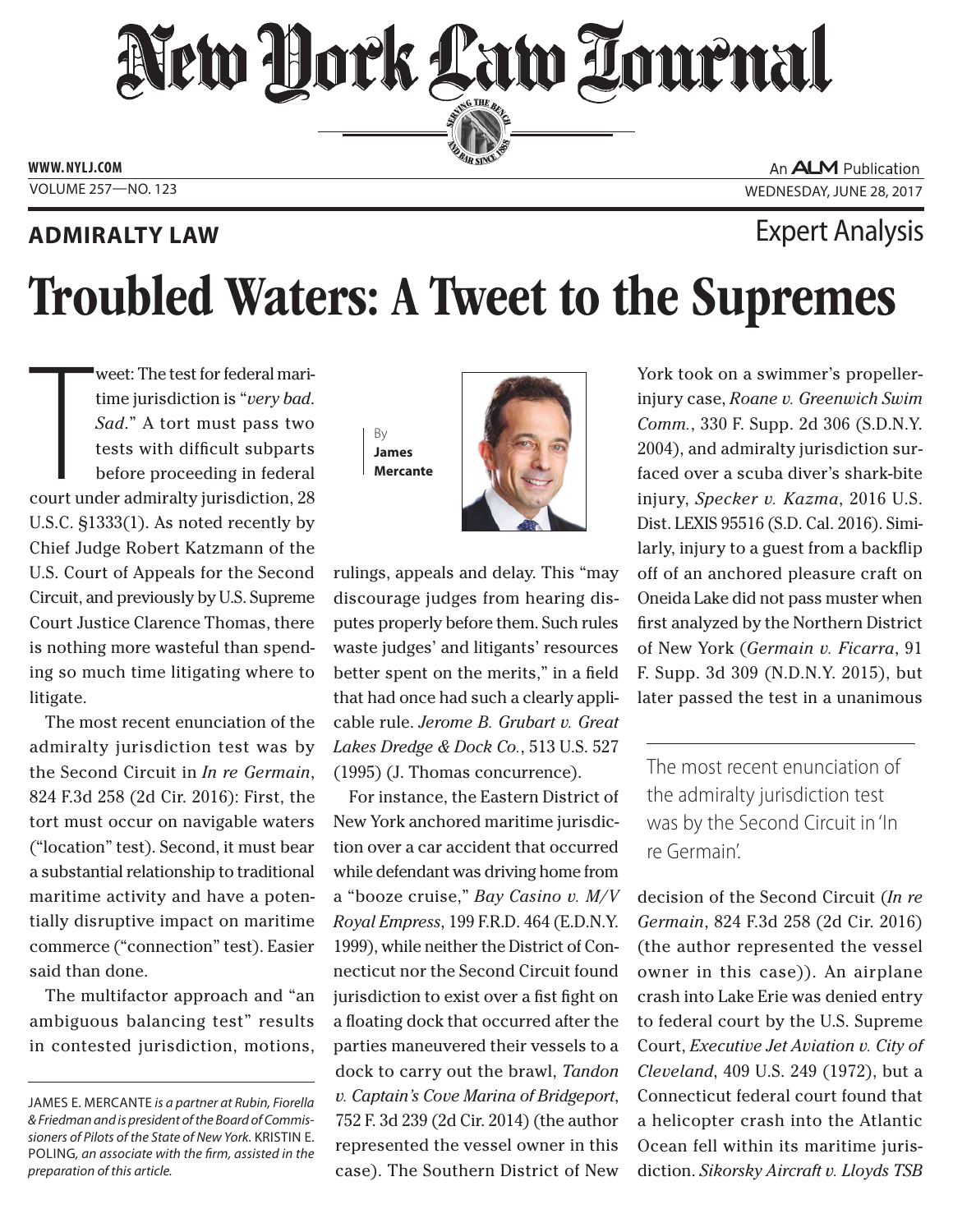New York Law Tournal

*Gen. Leasing (No. 20)*, 774 F. Supp. 2d 431 (2011).

### **Course Correction**

Once upon a time (1813), a bright line rule existed: A tort merely had to occur or originate on a vessel in "navigable waters" (a waterway upon which a vessel can travel between states or countries). *Thomas v. Lane*, 23 F. Cas. 957 (CC Me. 1813) (J. Story). This simple test avoided confusion, allowed for consistent results, and curbed inefficiency. The "situs (location) test" was easy and one of the oldest rules in maritime arsenals. But, then came plane crashes into navigable waters and the simple test sank. The bright line rule has faded in recent years, but some notable jurists are advocating that the test revert back to its roots: All torts originating on a vessel upon navigable waters.

### **Wing It**

The "situs" test worked well for most maritime torts. However, "the simplicity of this test was marred by modern cases that tested the boundaries of admiralty jurisdiction with ever more unusual facts." *Grubart*, 513 U.S. 527 (1995) (J. Thomas concurrence).

For example, in the early 1970s, a plane traveling from Ohio to New York struck a flock of seagulls after take-off. The plane crashed into navigable waters sparking a challenge for the court under the then current admiralty jurisdiction test. To address this gap, the Supreme Court expanded the test when confronted with aviation torts because a "vessel" was not involved. The new test required that the incident must bear a significant relationship or "connection" to "traditional maritime activity." *Executive Jet Aviation v. City of Cleveland*, 409 U.S. 249 (1972). Thus, it appeared that this second prong was to apply only to aviation torts. Nonetheless, the plane's collision with a flock of seagulls failed to satisfy the test because that flight was exclusively overland between points in the continental United States and thus, not a traditional "maritime" activity. Then, in 1986, in *Offshore Logistics v. Tallentire*, 477 U.S. 207 (1986), the Supreme Court held that a helicopter crash in the Gulf of Mexico that occurred while transporting

It is time to bring back the "bright line" rule, and apply maritime jurisdiction to all torts that originate on a vessel in navigable waters. Ultimately, it's up to the Supreme Court to make the test "see-worthy."

workers from an offshore oil platform to Louisiana satisfied the "connection test" because "that helicopter was engaged in a function traditionally performed by waterborne vessels: the ferrying of passengers from an "island", albeit an artificial one, to the shore." In 2006, a federal court in New York found admiralty jurisdiction when a plane crashed into a residential area in Queens less than two minutes after takeoff because it was en route from New York to the Dominican Republic—a transatlantic flight and thus, a route traditionally performed by a vessel. *In re Air Crash at Belle Harbor*, 2006 A.M.C. 1340 (S.D.N.Y. 2006). This expanded test appears to

have been intended to apply to aviation torts, not become the new rule. However, courts subsequently picked up the ball and ran with it applying the test to maritime torts as well.

Throughout the next decade, district courts began applying the "connection" test to all water-based torts, including those that originated on a vessel. In doing so, courts struggled with what constituted a "traditional maritime activity"—which were then limited to strictly "commercial" shipping. This misapprehension resulted in a decision initially denying jurisdiction in a collision between two pleasure craft. The decision, however, was reversed by the U.S. Supreme Court in 1982, which recognized that the "primary focus of admiralty jurisdiction is unquestionably the protection of maritime commerce … this interest can be fully vindicated only if all operators of vessels on navigable waters are subject to uniform rules of conduct." *Foremost Ins. Co. v. Richardson*, 457 U.S. 668 (1982). Under this rationale, the collision between the two pleasure craft fell within maritime jurisdiction as navigation (and sometimes collision) on U.S. navigable waters was clearly related to traditional maritime activity.

In *Sisson v. Ruby*, 497 U.S. 358 (1990), the Supreme Court held that a fire onboard a pleasure craft docked at a marina satisfied the "connection" test. Here, however, the court expanded the test even further, holding that the "connection" prong actually had two sub-parts, and required that the (1) activity giving rise to the incident have a substantial relationship to traditional maritime activity, and (2) the